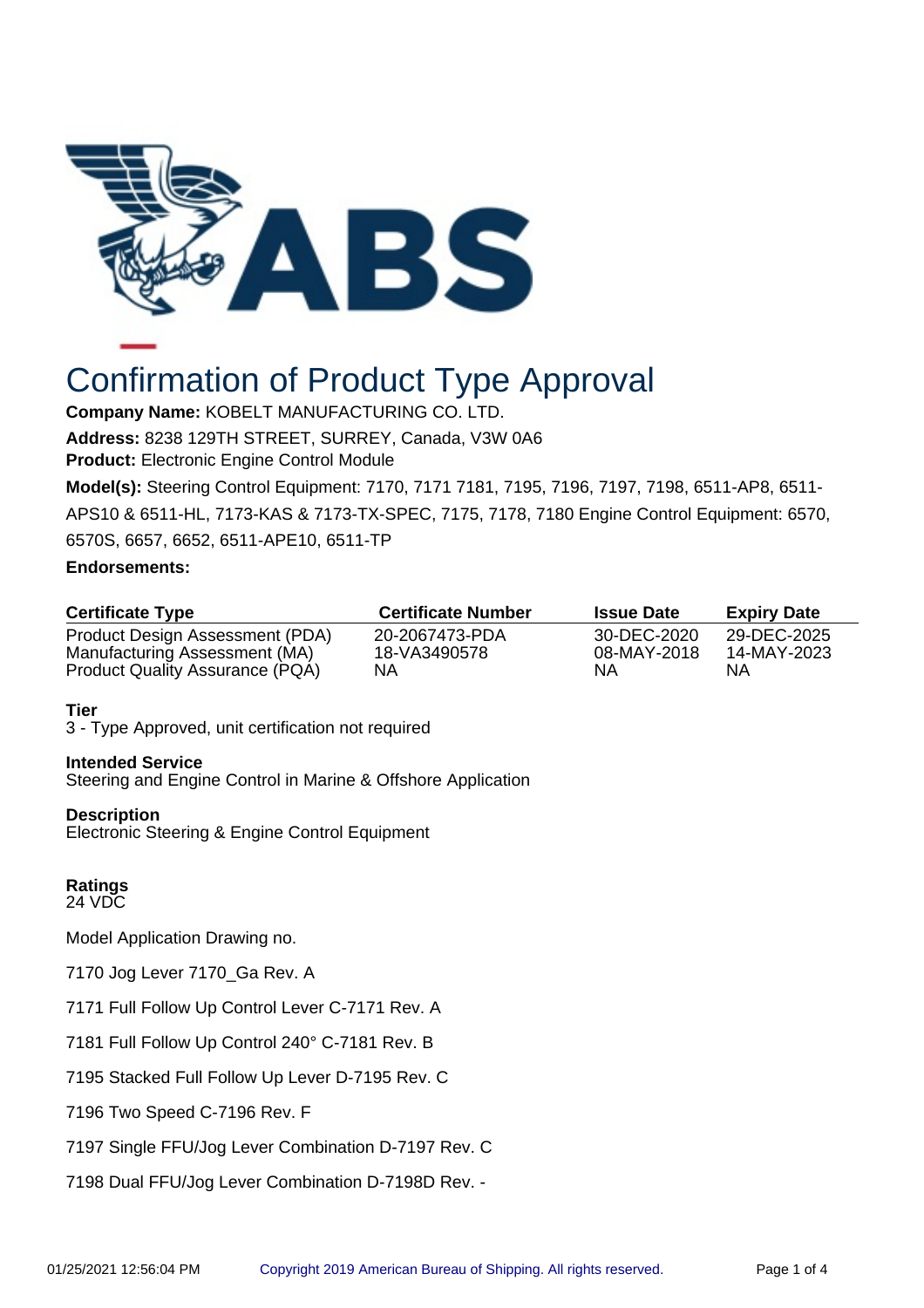7173-KAS Full Follow Up Amplifier Unit 7173 TDS KAS Rev. -

7173-KAS Wiring Diagram B-401270 Rev. B

7173-TX-SPEC Electronic Transfer Unit 7173-TX-SPEC Rev. -

6511-AP8 Steering Gear Alarm Panel C-6511-AP8-S Rev. B

6511-HL Hydraulic Lock Interface Unit 6511-HL Rev. -

7175 Rudder and Pitch Angle Indicators 7175/7180 Rev. -

7178 Rudder Angle Indicator 7178 Rev. -

7180 Rudder Angle Indicator 7175/7180 Rev. -

7175 Rudder and Pitch Angle Indicators 7175 7175-M\_GA Rev. A

7175-S\_GA Rev. A

6570 Electronic Control Head (6525) H-6570 Rev. -

6570S Electronic Control Head (MM) H-6570S Rev. -

6657 Electronic Control Head C-6657 Rev. B

6652 Electronic Control Head D-6652 Rev. B

6652 6652 Connection Diagram B-402077 Rev. A

6511-APE10 Engine Monitoring Alarm Panel C-6511-APE10\_GA Rev. A

6511-APS10 Steering Gear Alarm Panel 6511-APS10\_GA Rev. A

6511-TP Telegraph Panel C-6511-TP Rev. -

### **Service Restrictions**

Unit Certification is not required for this product.

If the manufacturer or purchaser's request an ABS Certificate for compliance with a specification or standard, the specification or standard, including inspection standards and tolerances, must be clearly defined.

#### **Comments**

1. The Manufacturer has provided a declaration about the control of, or the lack of Asbestos in this product.

2. Tests and approval for hardware only. Each particular application/configuration is to be specifically approved.

3. For Category II or III Computer Based Systems (Programmable Electronic Systems) in accordance with 4-9-3/7.1 and 4-9-3/Table 1 of the ABS Marine Vessel Rules, the requirements in 4-9-3/9.3.4 and 4-9-3/Table 2 of the ABS Marine Vessel Rules are applicable.

### **Notes, Drawings and Documentation**

Certificate No. 18-VA3490578-A, MA Cert 18-VA3490578-A (2018-2023)\_2020 endorsement

Declaration of Conformity - Table to summarize the design changes on the products listed on the PDA

Drawing No. 6511-AP8-S revB, Steering Alarm Panel (8 point), Revision: B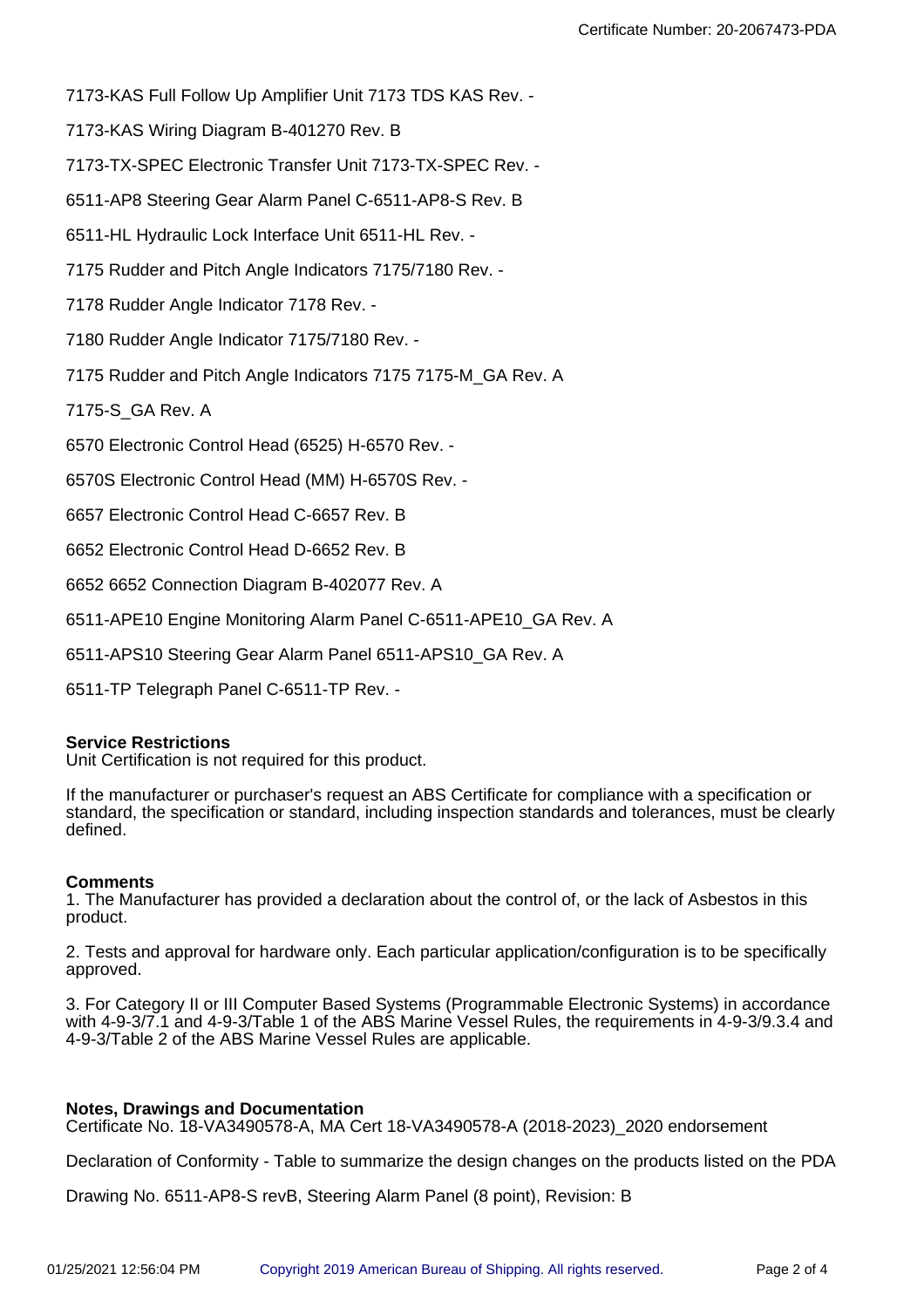Drawing No. 6511-APE10\_GA\_revA, Alarm Panel - Engine; 10 Point, Revision: A

Drawing No. 6511-HL dwg, Hydraulic Lock Interface Unit, Revision: -

Drawing No. 6511-TP dwg, Telegraph Panel, Revision: -1

Drawing No. 6570S\_dwg, Electronic Control Head (Mighty Mariner), Revision: -

Drawing No. 6570\_dwg, Electronic Control Head (6525), Revision: -

Drawing No. 6652\_dwgs, Electronic Control Head, Revision: B

Drawing No. 6657 dwg, Electronic Control Head, Revision: B

Drawing No. 7170\_GA\_revA, Jog Lever, Single Speed, Revision: A

Drawing No. 7171\_REV A, Full Follow-Up Control Lever, Revision: A

Drawing No. 7173-KAS product dwg, Full Follow-Up Amplifier Unit, Revision: -

Drawing No. 7173-KAS wiring dwg, 7173-KAS Full Follow-Up Amplifier Detailed Wiring Diagram, Revision: B

Drawing No. 7173-TX-SPEC\_dwg, Electronic Transfer Unit, Revision: -

Drawing No. 7175-MZ\_GA\_revB, Panel Meter, Voltage Input, Master, Revision: B

Drawing No. 7175-SZ\_GA\_revB, Panel Meter, Voltage Input, Slave, Revision: B

Drawing No. 7178\_dwg, Panoramic Rudder Angle Indicator, Revision: -

Drawing No. 7180 Drawing rev0, Rudder Angle Indicator 7180, Revision: -

Drawing No. 7181 revB, FFU Control 240 $\hat{A}^{\circ}$  (With Switches), Revision: B

Drawing No. 7195\_revC, Stacked FFU Lever (For Push Boat), Revision: C

Drawing No. 7196\_revF, Jog Lever, Dual Speed, Revision: F

Drawing No. 7197\_revC, Single FFU/Jog Lever Combination with Rudder Angle Indicator, Revision: C

Drawing No. 7198 dwg, Dual FFU/Jog Lever Combination, Revision: -

### **Term of Validity**

This Product Design Assessment (PDA) Certificate remains valid until 29/Dec/2025 or until the Rules and/or Standards used in the assessment are revised or until there is a design modification warranting design reassessment (whichever occurs first).

Acceptance of product is limited to the "Intended Service" details prescribed in the certificate and as per applicable Rules and Standards.

This Certificate is valid for installation of the listed product on ABS units which exist or are under contract for construction on or previous to the effective date of the ABS Rules and standards applied at the time of PDA issuance. Use of the Product for non-ABS units is subject to agreement between the manufacturer and intended client.

### **ABS Rules**

The Rules for Conditions of Classification, 2020 Marine Vessel Rules 1-1-4/7.7, 1-1-A3,1-1-A4, which covers the following:

2020 Rules for Building and Classing Marine Vessels: 4-8-3/1.11, 4-8-3/Table 2, 4-9-9/Table 1 & Table 2

The Rules for Conditions of Classification, Offshore Units and Structures, 2020 Mobile Offshore Units